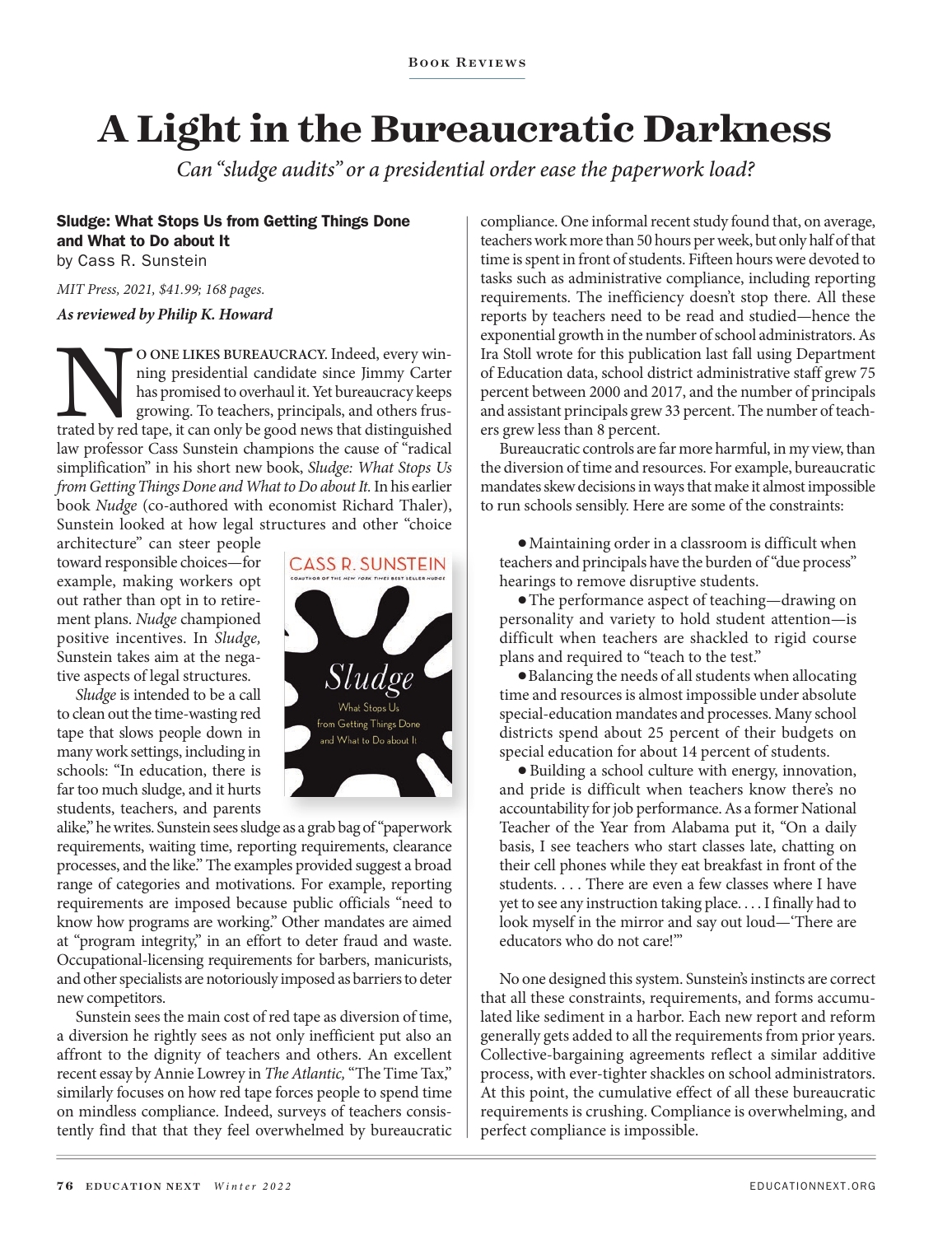Sunstein's call for "sludge audits" is an important first step. America's schools are long overdue for a spring cleaning. But why hasn't this happened before? Sunstein doesn't address why past efforts at reform—for example, the Paperwork Reduction Act (1980) or Al Gore's ambitious reinventing government initiative (1993–2000)—had so little impact.



For example, consider all the reporting requirements. Does this diversion of time and resources to filling out forms serve a useful purpose? Mostly not. Its purpose is mainly to build a record proving that teachers and the school did their jobs properly. File cabinets stuffed with identical forms checking boxes are not an effective way to evaluate either quality or

> compliance. What's needed is to scrap the dense rulebooks and detailed requirements, which are "inputs," and instead hold officials accountable for *outcomes,* as measured by their success in meeting public goals and governing principles.

> How would a simpler system work? Let the educators in a school focus on the learning, socialization, and health of their students. Replace red tape with accountability for results. But "results" in education are far more nuanced than what can be demonstrated by hard metrics such as test scores. Instead of obsessing over test results, give outside evaluators the responsibility of periodically inspecting and reporting on how the school is doing, including aspects of a school that are impossible to evaluate with quantitative metrics, such as school culture. A similar approach can be used to safeguard against abuses of authority. A site-based parent-teacher committee could review complaints of unfair discipline, for

The sludge has remained not mainly because of negligent public management, in my view, but because of an unspoken precept of modern operating philosophy: distrust of authority. All the paperwork is a pathetic effort to "make sure" educators are doing their jobs properly. The due process hearings will "make sure" no student or teacher is treated unfairly. Giving special-education students an absolute right to whatever they need will "make sure" they are not ignored. Multi-hundred-page collective-bargaining agreements will "make sure" no principal ever treats a teacher unfairly.

The modern obsession with avoiding bad choices is the Miracle-Gro for sludge. Good sense, spontaneity, indeed almost all life, has been suffocated out of schools. Conversely, put any successful school under a microscope, and you will find leadership that takes authority by ignoring or repudiating most of what Sunstein calls sludge. At one successful public school, the principal told me she meticulously kept fictional records of compliance so teachers could focus on teaching.

Sunstein presumes that the solution involves deregulation: "Elimination of sludge is not always included in the category of deregulation. It should be." I don't agree. Most red tape does not arise from the goals of regulation—say, overseeing effective schools or avoiding arbitrary discipline—but from an almost obsessive compulsion to micromanage those goals.

**Most red tape does not arise from the goals of regulation—say, overseeing effective schools or avoiding arbitrary discipline—but from an almost obsessive compulsion to micromanage those goals.**

example, without forcing educators to endure a legal gauntlet each time a student misbehaves.

The modern mind is trained to think that any authority comes with a license for abuse. Red tape proliferated mainly because we're unwilling to give people the authority to take responsibility. *What if . . .* the teacher is unfair to a student? *What if ...* the principal decides to serve only Twinkies at lunch? What's needed is not trust in any particular person, however, but trust in a framework of authority where every decision can be reviewed by someone else.

An unbroken chain of accountability is key. Teachers can't be liberated from sludge until they can be accountable. Principals can't be liberated to manage teachers until there's an oversight mechanism to hold principals accountable. Red tape turned into a jungle because, without accountability, the only tools for control are ever-denser rules and rights.